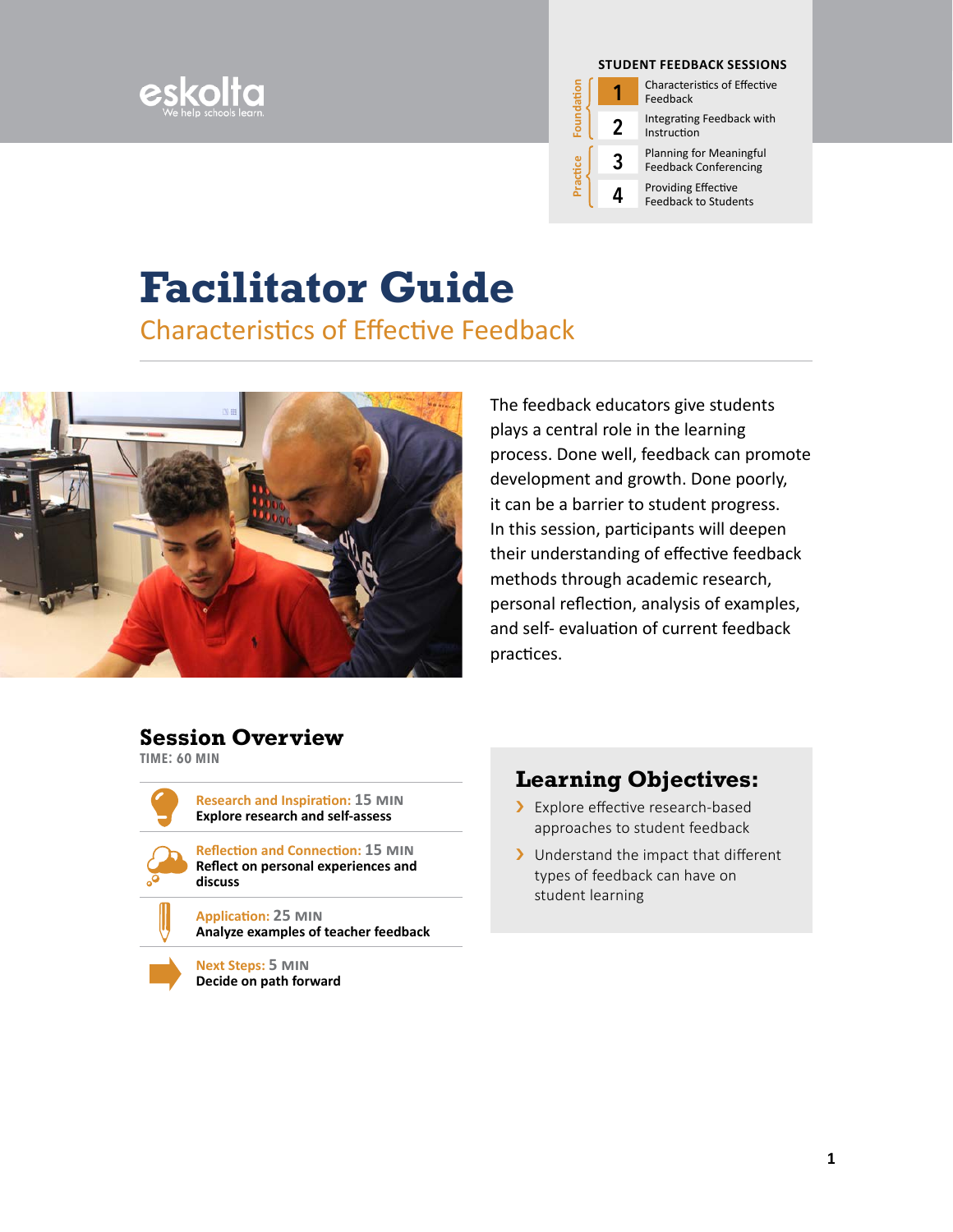|                            |                                                                                                           | <b>Steps</b>                                                                                                                                       | <b>Materials</b>                                                                                                                                               |
|----------------------------|-----------------------------------------------------------------------------------------------------------|----------------------------------------------------------------------------------------------------------------------------------------------------|----------------------------------------------------------------------------------------------------------------------------------------------------------------|
| <b>Prep</b>                | > Review Research for the Effect Size Activity                                                            |                                                                                                                                                    |                                                                                                                                                                |
|                            | > Create your own example of feedback analysis or use the<br>provided Sample Feedback Analysis for Step 5 |                                                                                                                                                    |                                                                                                                                                                |
| <b>Full Session 60 MIN</b> |                                                                                                           |                                                                                                                                                    | <b>上</b> Slides<br>L Participant Note Catcher                                                                                                                  |
| <b>15 MIN</b>              |                                                                                                           | Learn about research findings on the effectiveness<br>of different ways of giving feedback                                                         | <b>上</b> Slides<br><b>L</b> Participant Note Catcher<br>上 Effect Size Activity<br><b>EXTENSION</b><br>ligsaw protocol<br>Chapter 1 of Visible Learning: Hattie |
|                            | $\overline{2}$                                                                                            | <b>Reveal and self-assess</b>                                                                                                                      | The Power of Feedback by Hattie &<br>Timperley                                                                                                                 |
|                            | 3                                                                                                         | Reflect on personal experiences receiving<br>feedback                                                                                              |                                                                                                                                                                |
| <b>15 MIN</b>              | 4                                                                                                         | <b>Discuss in groups</b>                                                                                                                           |                                                                                                                                                                |
|                            | 5                                                                                                         | Evaluate sample written and oral feedback from a<br>teacher to a student                                                                           | L Teacher Feedback Analysis Tool<br><b>E</b> Sample Feedback Analysis                                                                                          |
| <b>25 MIN</b>              | 6                                                                                                         | Analyze implications for student learning                                                                                                          |                                                                                                                                                                |
|                            | 7                                                                                                         | <b>Complete exit ticket</b>                                                                                                                        | 上 Exit Ticket                                                                                                                                                  |
| 5 MIN                      | 8                                                                                                         | Decide on path forward                                                                                                                             |                                                                                                                                                                |
| <b>Follow-Up</b>           |                                                                                                           | > Review participants' exit tickets<br>> Provide additional resources and support as<br>needed<br>> Determine next steps for professional learning |                                                                                                                                                                |

**上** Download materials for this session at [https://eskolta.org/learningcenter/sessions/characteristics-of-effective-feedback/](http://eskolta.org/learningcenter/sessions/characteristics-of-effective-feedback/ )

à For **general facilitation preparation and tips**, review School Improvement Methods modules at [https://eskolta.org/learningce](http://eskolta.org/toolkit/)nter/

<u>lta</u>

esko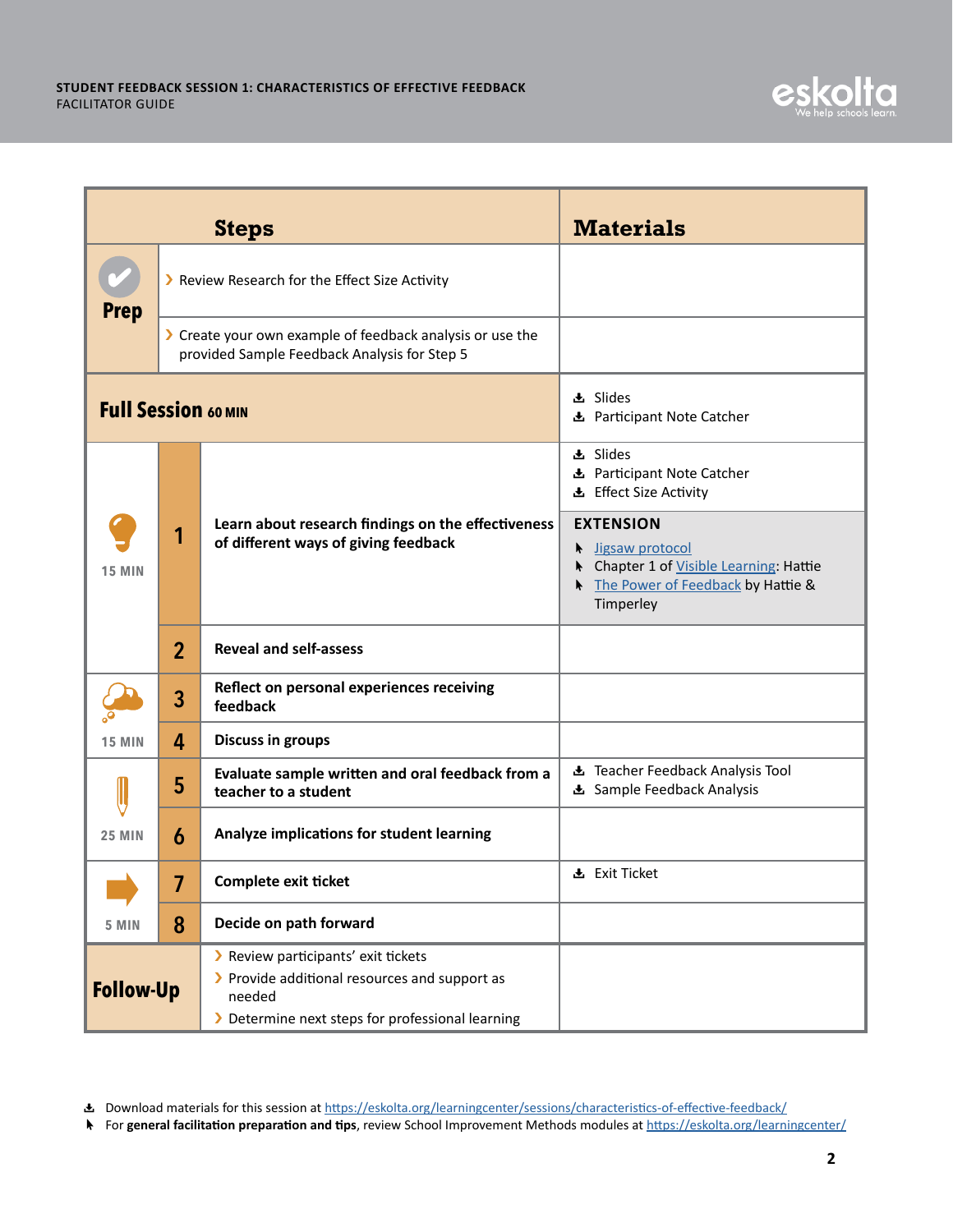



## **Research and Inspiration | 15 min**

This activity asks participants to guess which types of feedback have the most positive effect on student learning. Participants will activate their prior knowledge and draw on previous experiences as both teachers and learners to establish a foundation for new learning about the characteristics of effective feedback.



### **1.** Hypothesize | **5 min**

**Hypothesize: Effect Size Activity: Review the feedback types** 

and sort them according to your guess of their effect size.



*This activity primes participants to draw conclusions about the characteristics of effective feedback by exploring meta-analysis data.*

### **FACILITATOR:** Distribute the *Effect Size Activity* handout.

**PARTICIPANTS:** Review the feedback types and sort them according to your guess of their effect size.

*Participants may express uncertainty about sorting the feedback types. Reassure them that the focus of the activity is on practice, not perfection, and that they may keep responses to themselves.*

#### **2.** Reveal (Self-Assess) | **10 min**



*Self-assessment allows for reflection on how participants' own practices are research-based and to consider alternative feedback strategies.*

**FACILITATOR:** Reveal the data for the *Effect Size Activity* through the animation on the slide. In slides 3-5, show examples of the various types of feedback.

**PARTICIPANTS:** Where were your guesses different from the research? What does this make you think about when it comes to enhancing aspects of your own feedback practices?

*Participants may have questions about the negative effect of praise. Refer to Research for the Effect Size Activity for possible responses.*

#### **Extension | 10 min**

Have participants review research on characteristics of effective feedback and its impact on student learning. Depending on the strengths and needs of your group, you might select one of these texts or use a [jigsaw](http://www.theteachertoolkit.com/index.php/tool/jigsaw) protocol to incorporate both texts.

- **A** Chapter 1 of [Visible Learning](https://www.readpbn.com/pdf/Visible-Learning-A-Synthesis-of-Over-800-Meta-Analyses-Relating-to-Achievement-Sample.pdf): A synthesis of over 800 meta- analyses relating to achievement by Hattie (2008)
- **A** [The Power of Feedback](http://www.columbia.edu/~mvp19/ETF/Feedback.pdf) by Hattie & Timperley (2007)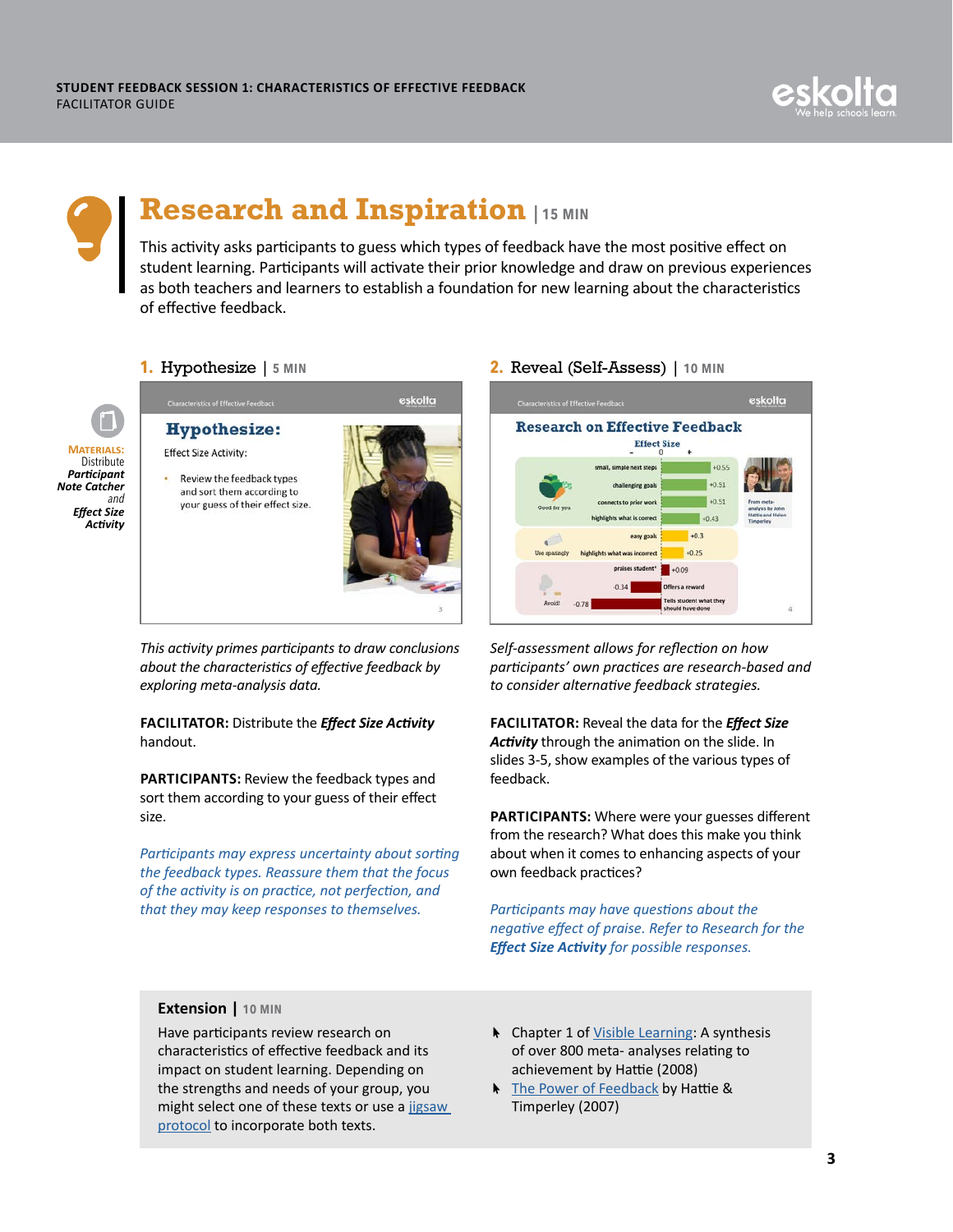



### **Reflection and Connection | 15 min**

Now that participants have explored the research base for effective feedback types, they will apply these findings to their own experiences of feedback. In addition to enhancing feedback practices, this activity also promotes growth mindset by supporting participants in examining current beliefs.

**3.** Reflect on Personal Experiences | **5 min**



*This prompt primes participants to begin drawing conclusions about the characteristics of effective feedback by analyzing their own experiences as learners.*

**FACILITATOR:** We are used to giving students feedback all the time. But just like our students, we have had experiences receiving feedback—when we ourselves were students or in our professions. What is it like to get feedback? Invite participants to consider the reflective prompt silently in writing.

**PARTICIPANTS:** Reflect on a time when you received helpful feedback.

*If participants have trouble thinking of a personal example, you might encourage them to consider non-academic contexts, such as feedback they've received from a family member or a friend.*





*Providing an opportunity for discussion allows participants to process their reflections, unearth connections between their own and their students' learning experiences, and engage in collaborative inquiry with colleagues.*

**FACILITATOR:** Facilitate a brief discussion about participants' own experiences with feedback and relationships to the effect size data.

**PARTICIPANTS:** How does the helpful feedback you remembered align with the research on effect size?

*Participants may share personal examples that are inconsistent with the research. It is your job as the facilitator to help draw connections between the research and experience and, when those connections are not evident, to recognize that myriad experiences contribute to understanding.*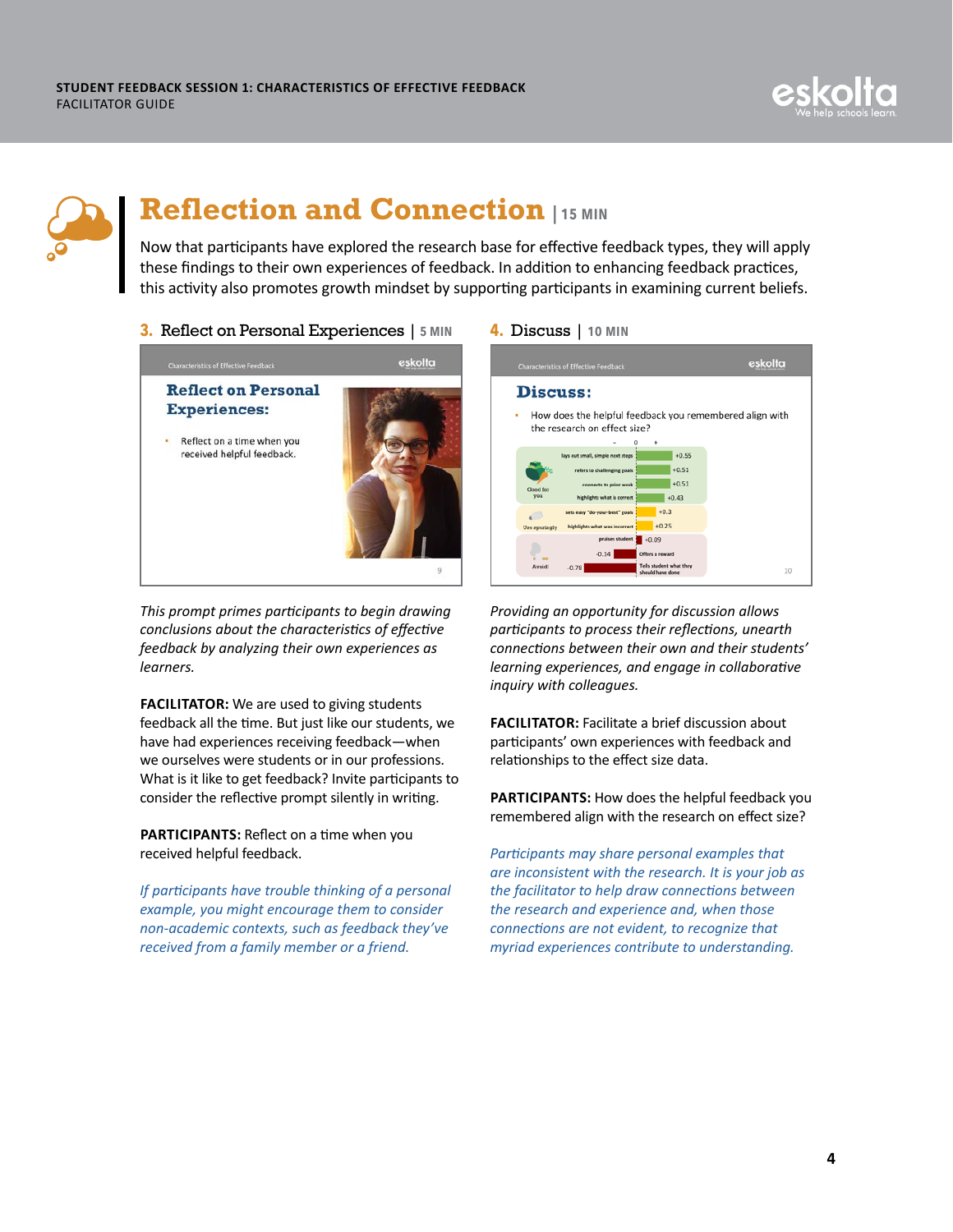



### **Interactive Application | 25 min**

Participants will put their research-based understanding of effective feedback into practice through analysis and evaluation.



### **5.** Analyze Sample Feedback | **10 min**



· Categorize each exar and sort them based their likely impact.

|               | any bits Gary morph Stand                                                                                                                                                                                                                                                                                                                                                                     |                                                                                                                                                                                                                                                                                                              |
|---------------|-----------------------------------------------------------------------------------------------------------------------------------------------------------------------------------------------------------------------------------------------------------------------------------------------------------------------------------------------------------------------------------------------|--------------------------------------------------------------------------------------------------------------------------------------------------------------------------------------------------------------------------------------------------------------------------------------------------------------|
| dback<br>uate | the wheel in the financial and<br>bee ditibus. Felige day vast at beet a<br>static or officering after theirs, so that their<br>besten tommur "missional" And h is<br>with and that children are the often<br>Max in our first, Although more progris agree.<br>with this departure, by the most it is not drug.<br>in's almost claimed size bests<br><b>Sicolna and</b>                      | EMATERIA CIVILIZINESA UN FACITTI<br>toucher. This was a good more from main<br><b>State</b><br>Suspect Hotel 2<br>1. You forget to rate than this thing about<br>this fibre should fill and people world by put<br>studied and heat of dilegs." I see mention<br>what you're getting in that mix box forgot. |
| nple          | Mr. To raise does wall becomes on that for<br>perents. Plannese, I drark that arthough this you.<br>lay time, children are also a feweral and<br>atelled grat looks be juried. To hair<br>distant is to have required that Parameters'<br>all-thear since and money on thus children, he<br>that solutionists, closing and other mode, and<br>the main blank mouth comes on incomes half that | Mineria (Ed aux aux Phalif<br>ic (times)<br>To be than Custivan Ave. rapid.<br>In Gloratedo, Highis<br>7. Se was can addition to The Countered<br><b>U.Sald</b><br>2. I could have been used to seeing also<br>eachers in hard and your litings. Mail divises<br>high latest domina.                         |
|               | <b>Ballydon</b><br>Seconds, meet people according to to in-<br>The Facts is an exit from an experimental and contact contact<br>then continue to line. However, I do not<br>Salicon that it is nationally instituting 3 Mick<br>lasting children for shis risease is new old-<br>labored 15's on hew other accomplishers:<br>in the last cash surrou on forms common                          | <b>Scientists</b><br>IT There are not line exceedings. Our have<br>and finish. Now you push contrast Sheps be<br><b>ANTIFACTURE</b><br>In Integrity.<br>7. And then you also see my comments hand.<br>What the sales shock of change?<br>L. Beenti / Nun. Inranti                                            |
|               | The party car. The most awards it make by<br>the Regard Teasurests to have shall set.<br>Handley, I furnity before that in have shirtings of<br>seasongan Y                                                                                                                                                                                                                                   | 7. Now come what gets for the uses from area<br>contain for early<br>E. Hey I gunt 41. Thursday, must<br>7. Filling, Street. Street side look and Shares<br>removed ingels and for which a newspaper<br>ITE for mean 7 pinnings.<br>S. Show                                                                  |

*This activity allows participants to apply their conceptual understandings to actual sample feedback.*

**FACILITATOR:** Distribute the *Teacher Feedback Analysis* Tool and the *Sample Feedback Handout*.

**PARTICIPANTS:** Use the *Teacher Feedback Analysis Tool* to evaluate the sample teacher feedback to students. Categorize each example and sort them based on their likely impact.

*Use the Sample Feedback Analysis to guide participants toward an accurate assessment of the sample feedback aligned to the research*



*This reflective discussion provides participants with an opportunity to synthesize their individual takeaways from the previous activity with broader schoolwide trends to better understand students' overall learning experiences.*

**FACILITATOR:** Open the discussion by inviting participants to share what they discovered by using the *Teacher Feedback Analysis Tool* to analyze specific assessments.

**PARTICIPANTS:** What successes or challenges have you and your students experienced through your use of feedback? What are the implications of today's learning for feedback at your school?

*Participants may express a desire to expand their comfort zones. Be prepared to offer resources and support to assist them, such as planning time, opportunities for peer feedback, etc.*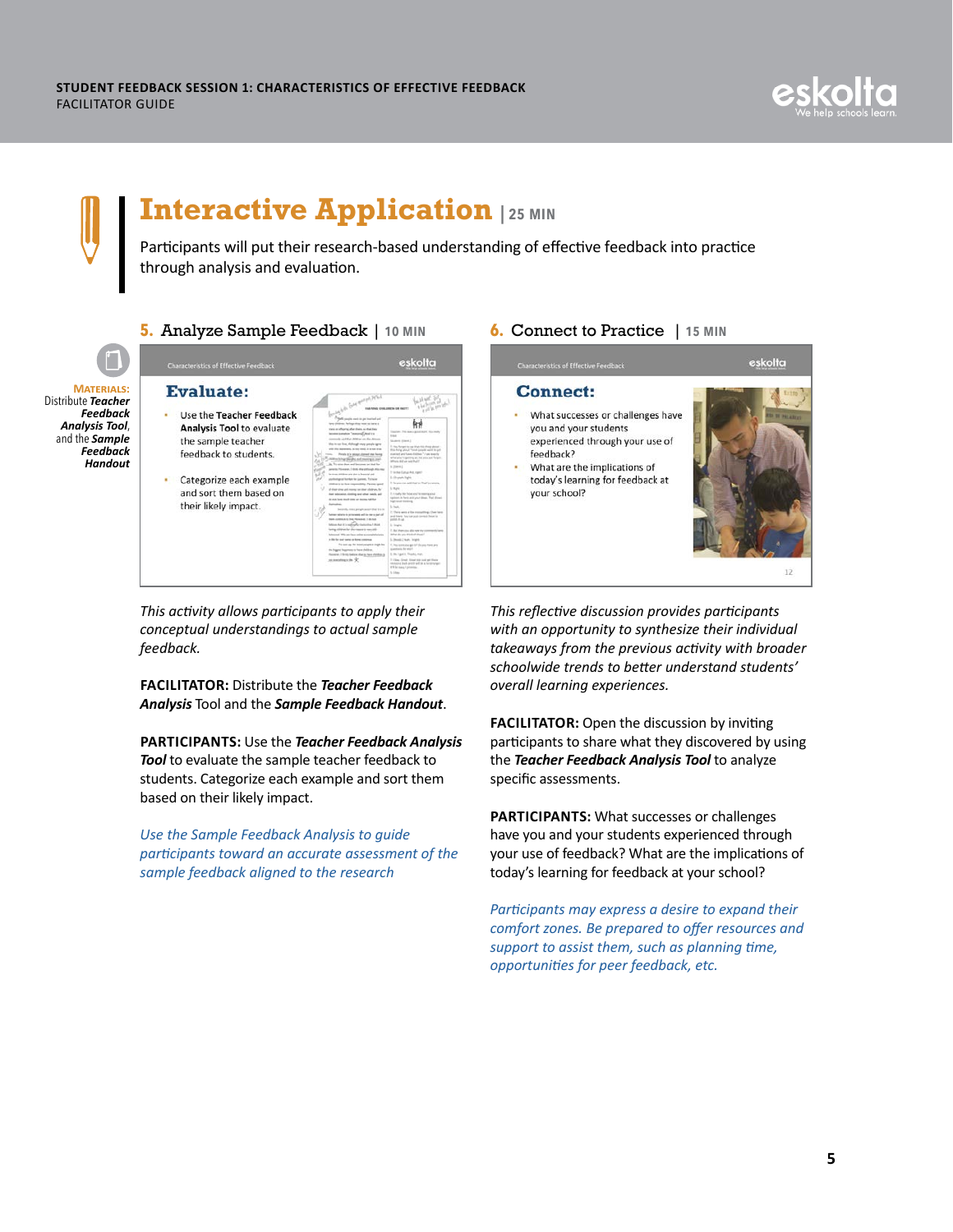



### **Next Steps | 5 min**

Based on where the group lands, invite participants to commit to completing follow-up steps before the next meeting.



#### **7.** Wrap-Up | **3 min**



### How were these objectives addressed today?

feedback can have on student learning

#### **LEARNING OBJECTIVES**



eskolta

*Reflecting on learning promotes closure and consolidation of new knowledge and skills.*

**FACILITATOR:** Distribute the *Exit Ticket*. Invite participants to share how their thinking has shifted.

**PARTICIPANTS:** How do your takeaways compare to the session's Learning Objectives? How were these objectives addressed?

*Participants may focus on ensuring that they exclusively provide feedback with the largest effect size. Remind participants that there are appropriate uses of other feedback types and that some individual students may respond to feedback in unexpected ways. Emphasize the importance of using feedback to support students in meeting learning goals.*

#### **8.** Next Steps | **2 min**



*Establishing next steps ensures that today's work is carried forward.* 

**FACILITATOR:** Offer next steps or follow up with participants based on their *Exit Ticket* responses

**PARTICIPANTS:** What's next for your professional growth? What will you take back to your classroom? What resources will you need? How will you impact student learning? What evidence would determine that impact?

*Participants may be at different places at this point. Provide specific recommendations based on readiness, such as those in the Next Steps chart on page 7.*

#### **Extension | 10 min**

If you charted participants' contributions for Step 4, you can now return to their responses, inviting them to reflect on their learning by considering which of their "wonderings" they now have answers for. Consolidating learning in this way promotes metacognition and supports participants in analyzing how their thinking has shifted as a result of the session.